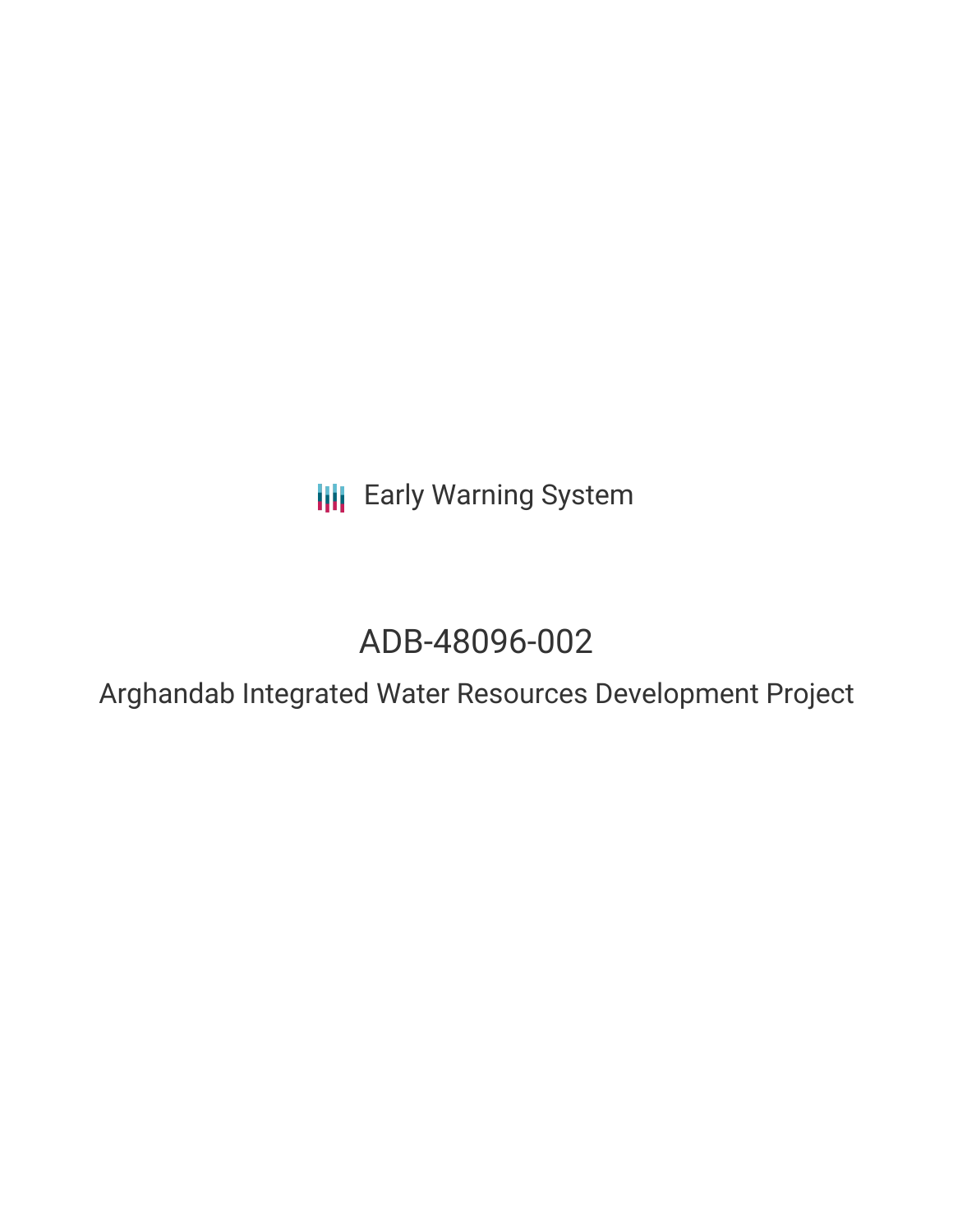

# **Quick Facts**

| <b>Countries</b>               | Afghanistan                                    |
|--------------------------------|------------------------------------------------|
| <b>Specific Location</b>       | Kandahar                                       |
| <b>Financial Institutions</b>  | Asian Development Bank (ADB)                   |
| <b>Status</b>                  | Proposed                                       |
| <b>Bank Risk Rating</b>        | A                                              |
| <b>Borrower</b>                | Government of Afghanistan                      |
| <b>Sectors</b>                 | Agriculture and Forestry, Water and Sanitation |
| <b>Investment Type(s)</b>      | Loan                                           |
| <b>Investment Amount (USD)</b> | \$231.09 million                               |
| <b>Grant Amount (USD)</b>      | $$231.09$ million                              |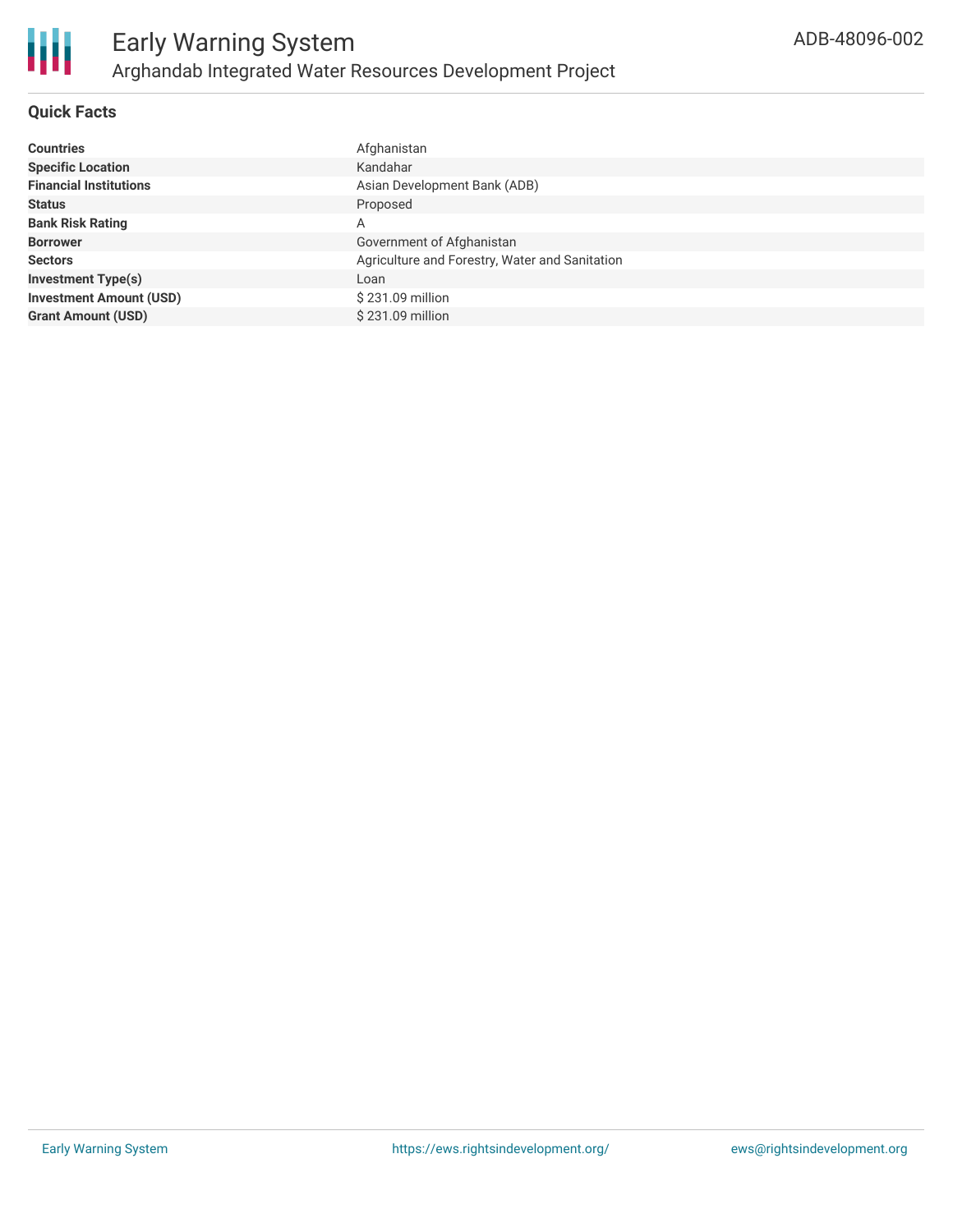

# **Project Description**

According to the bank document, "the proposed Arghandab Integrated Water Resources Development Investment Project (the project) will finance improvements to the availability and use of water resources for irrigated agriculture, urban water supply, and power generation for Kandahar, the country's second largest city, and its vicinity. The project—located in the Arghandab River sub-basin, within the Helmand River system—will also make the management of these water resources more efficient."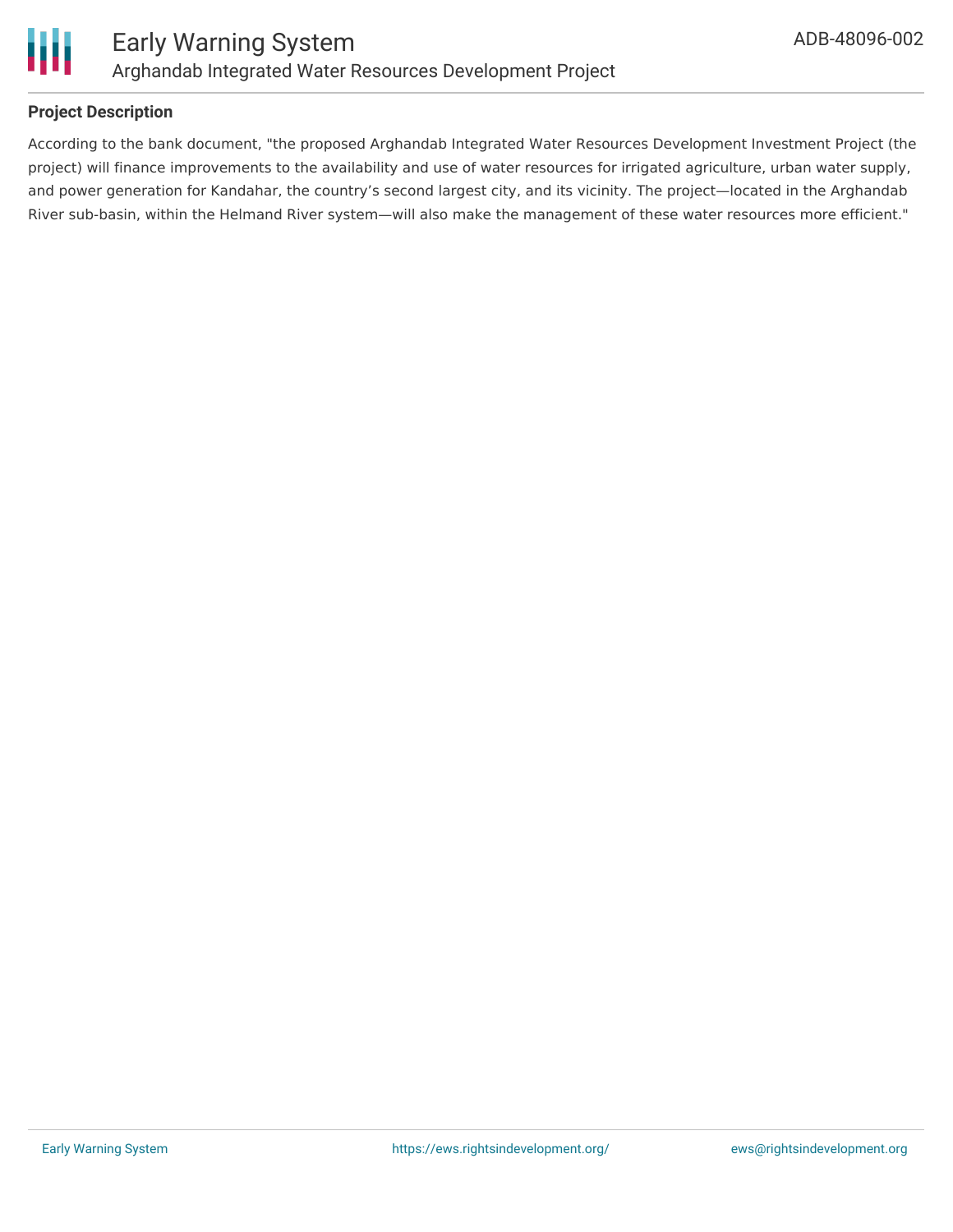

# **Investment Description**

Asian Development Bank (ADB)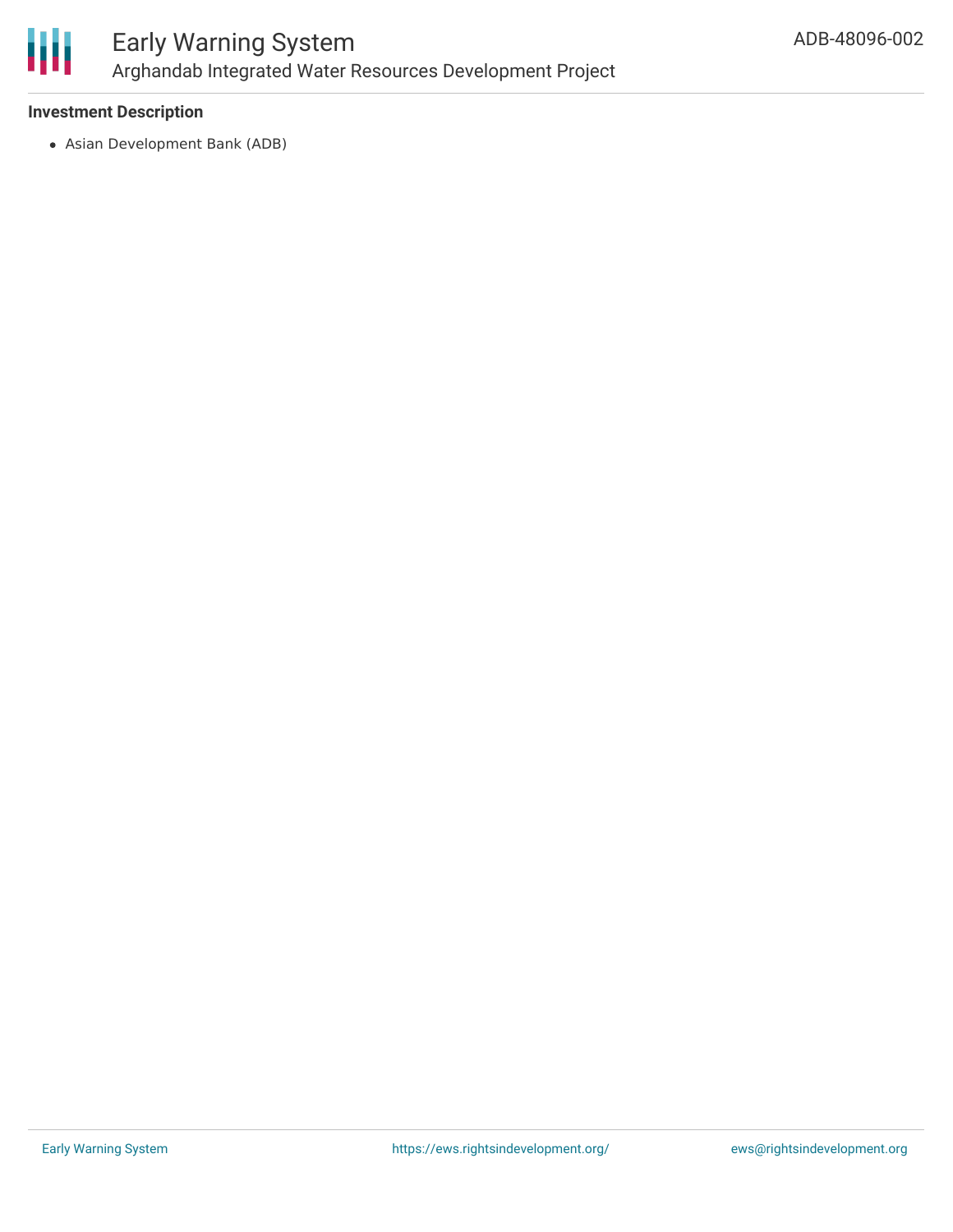

#### **Contact Information**

Responsible ADB Officer Woldring, Hans Siewert Responsible ADB Department Central and West Asia Department Responsible ADB Division Environment, Natural Resources & Agriculture Division, CWRD Executing Agencies Ministry of Finance Pashtunistan Watt, Kabul, Islamic Republic of Afghanistan

# **ACCOUNTABILITY MECHANISM OF ADB**

The Accountability Mechanism is an independent complaint mechanism and fact-finding body for people who believe they are likely to be, or have been, adversely affected by an Asian Development Bank-financed project. If you submit a complaint to the Accountability Mechanism, they may investigate to assess whether the Asian Development Bank is following its own policies and procedures for preventing harm to people or the environment. You can learn more about the Accountability Mechanism and how to file a complaint at: http://www.adb.org/site/accountability-mechanism/main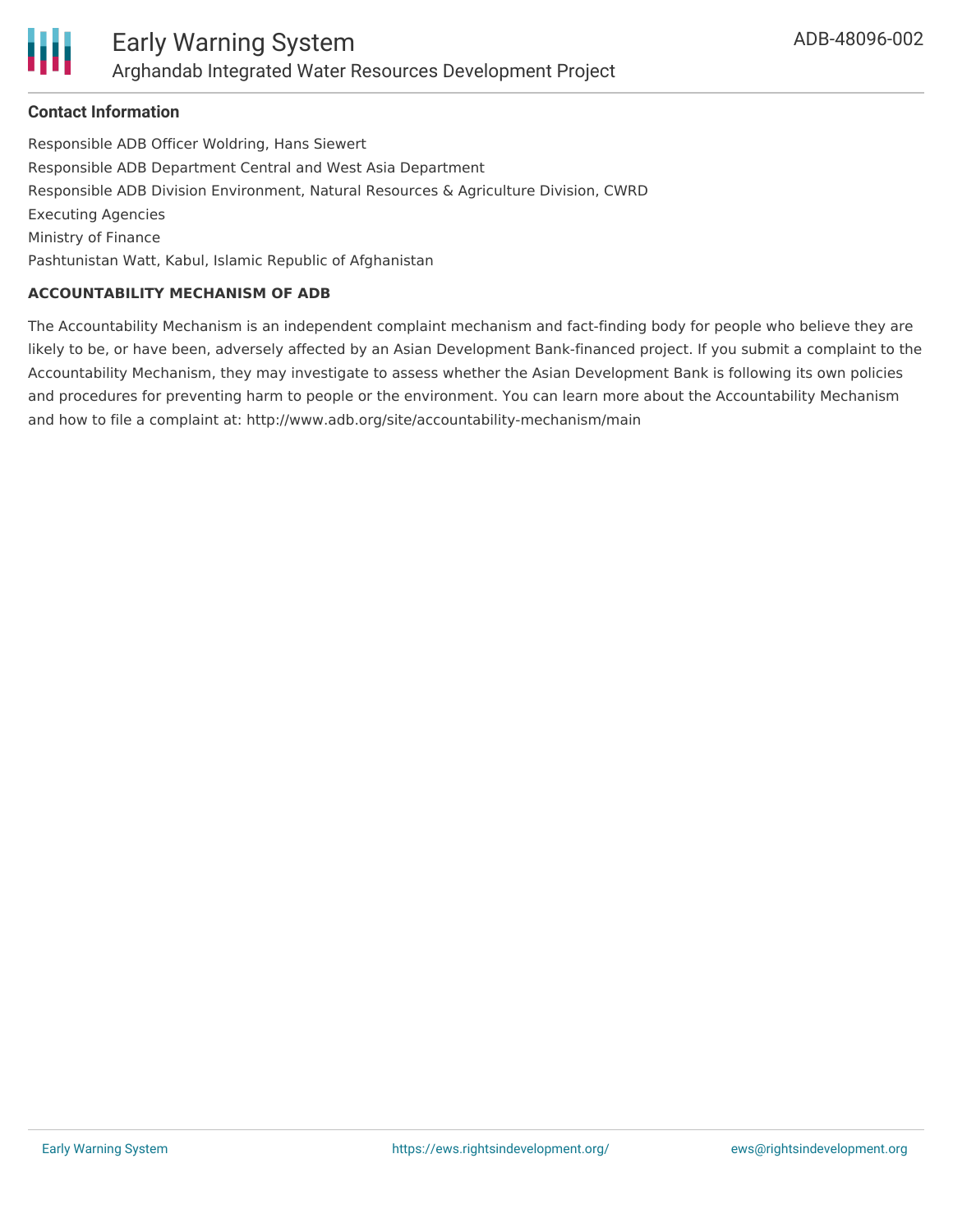

## **Bank Documents**

- [Environmental](https://ewsdata.rightsindevelopment.org/files/documents/02/ADB-48096-002_vyCmvis.pdf) Impact Assessment Appendices [\[Original](https://www.adb.org/projects/documents/afg-48096-002-eia) Source]
- [Environmental](https://ewsdata.rightsindevelopment.org/files/documents/02/ADB-48096-002_vJ3IppH.pdf) Impact Assessment Main Report [\[Original](https://www.adb.org/projects/documents/afg-48096-002-eia) Source]
- Project [Disclosure](https://ewsdata.rightsindevelopment.org/files/documents/02/ADB-48096-002.pdf) PDF [\[Original](https://www.adb.org/printpdf/projects/48096-002/main) Source]